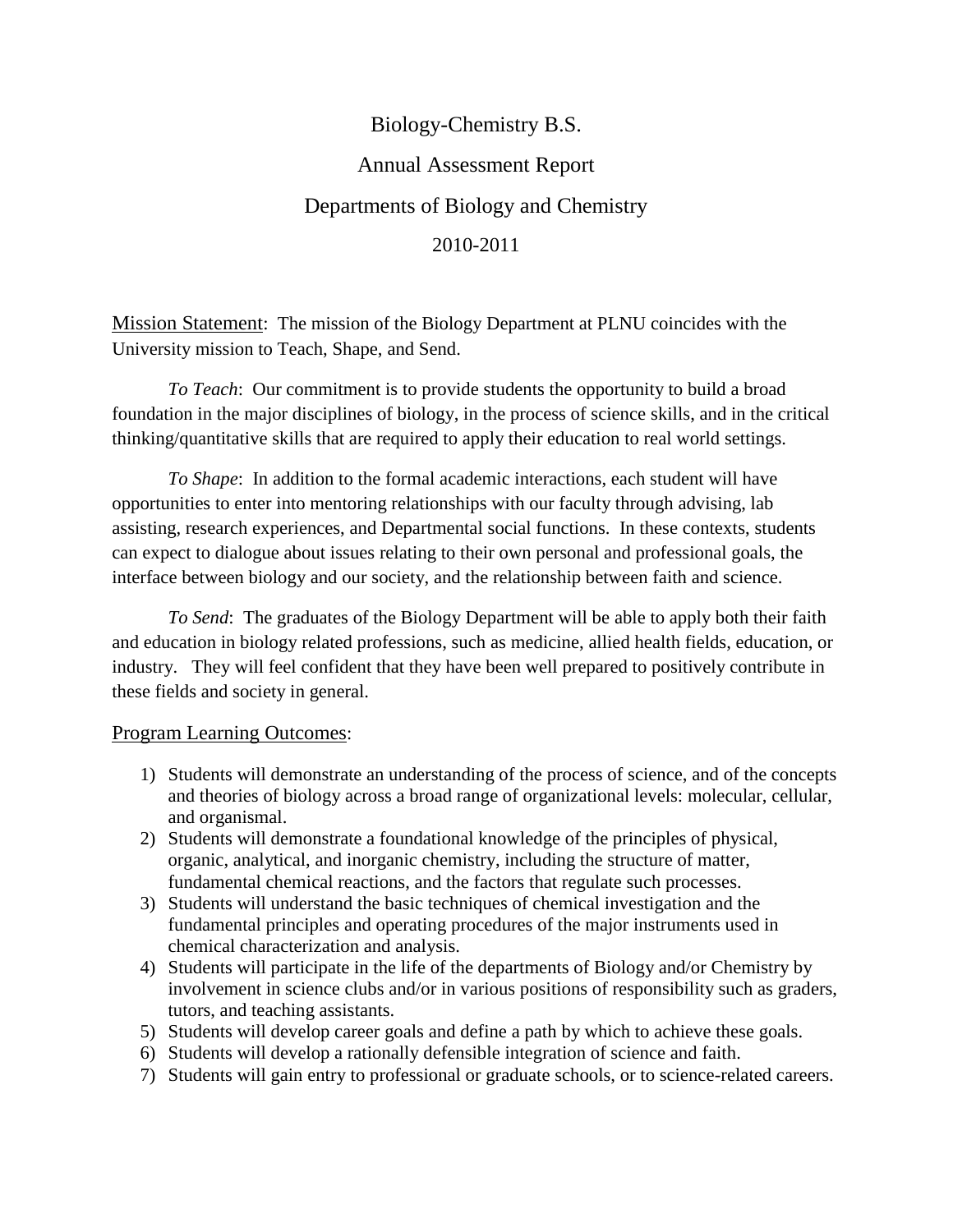#### Curriculum Map:

See attached spreadsheet.

#### Multi-Year Assessment Plan:

Our departments are still in the process of developing this plan.

#### Assessment Activities:

#### PLO 1

1) Students will take the ETS Major Fields Test in Biology as part of the capstone course in biology, Biology 497, Biology Seminar.

Criteria for success: The overall group mean on the ETS exam will be  $\geq 75^{\text{th}}$  percentile and at least 50% of our students will have an overall score  $\geq 60^{th}$  percentile. Additionally, the same criteria established for the overall ETS score will be applied to each of the 4 sub-disciplines, which are *Cell*, *Genetic & Molecular*, and *Organismal*. <u>Results</u>: The overall group mean of the 4 students who took the exam was at the  $65<sup>th</sup>$ percentile (**criteria not met**). 50% of the students had an overall score  $\geq 60^{\text{th}}$  percentile (**criteria met**). The overall group mean was at the  $75<sup>th</sup>$ ,  $50<sup>th</sup>$ , and  $85<sup>th</sup>$  percentiles for each of the 3 sub-disciplines (**criteria not met for Genetic & Molecular**). More than 50% of the students had an overall score  $\geq 60^{th}$  percentile for all of the sub-disciplines except Genetic & Molecular (**criteria not met for Genetic & Molecular**).

2) In conjunction with the development of students' content knowledge and process of science skills, students' quantitative skills should also develop throughout the program. We use the ETS assessment indicator for quantitative skills to verify that these skills are in place by the time our students finish their education at PLNU. Since the Assessment indicator data is only given for the institution as a whole, this will be an average measure of how our department is doing in preparing students in this area as individual student data is not available.

Criteria for success: The overall group mean on the ETS exam for the quantitative assessment indicator will be  $\geq$ 75th percentile.

Results: The overall group mean was at the 75<sup>th</sup> percentile (**criteria met**).

# PLO 2

1) Students will take the ACS General Chemistry exam at the end of the General Chemistry sequence.

Criteria for success: The average score for the Biology/Chemistry majors will be higher than the 50th percentile.

Results: The overall group mean was at the 55<sup>th</sup> percentile (**criteria met**).